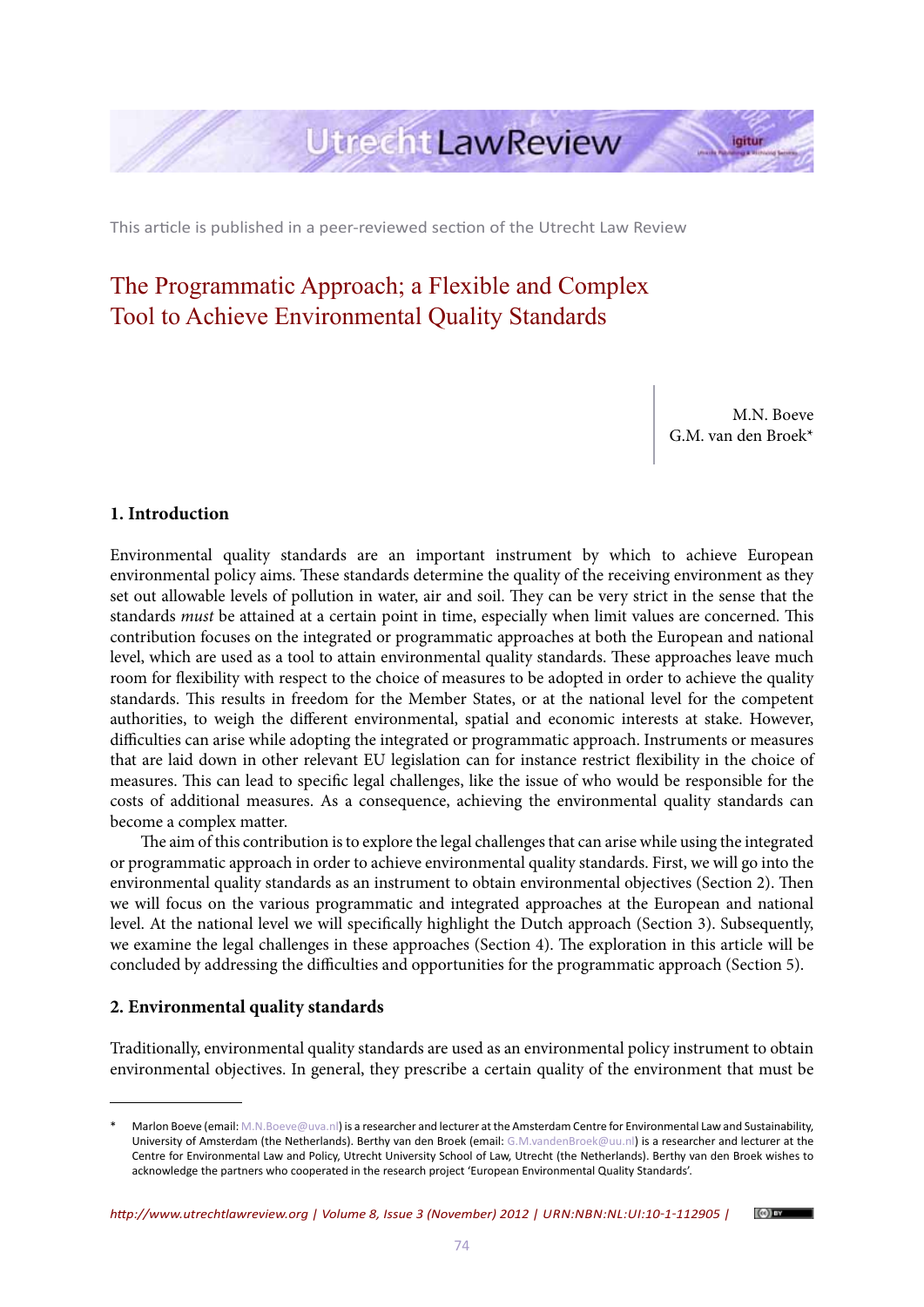achieved within a certain period. These standards complement the instrument of emission limit values that regulate a specific source of pollution. Emission limit values impose restrictions on individual activities, whereas the quality standards apply to the environmental quality of a certain area.

Environmental quality standards can be found in various environmental directives. Examples are the limit values in the Air Quality Directive<sup>1</sup> and the quality standards based upon the Water Framework Directive.2 However, a uniform definition of *environmental quality standard* cannot be found in European legislation. This is reflected in the various ways these standards are laid down in the different directives. The quality standards can state a maximum quantitative level of allowable pollution, but they can also be defined in a more qualitative way (like the obligation to achieve 'a good ecological status' of surface water).<sup>3</sup> The standards often set out an obligation to achieve a certain result.<sup>4</sup> Yet, the legal meaning can differ. Some standards are very strict and may not be exceeded after a certain period, like the 'limit values' for air quality.<sup>5</sup> Other standards leave some room for deviation, like the 'target values' for air quality which have to be attained 'where possible'.<sup>6</sup>

The legal status of the environmental quality standards cannot be determined by the way they are named. Even when the same terms are used in various directives, the interpretation can be different. For instance, *limit values* in the Air Quality Directive should, according to the definition, 'be attained within a given period and not to be exceeded once attained',<sup>7</sup> while the Noise Pollution Directive (2002/49) defines *limit values* as 'a value (...) as determined by the Member State, the exceeding of which causes competent authorities to consider or enforce mitigation measures'.8 Although the directives use the same wording, the definitions show a difference between the legal status of the limit values. The Air Quality Directive is an example of a directive where the environmental quality standards are set at the European level. Other directives, like the Noise Pollution Directive and the Seveso II Directive (96/82), provide for obligations to set quality standards at the national level.<sup>9</sup> Regarding the quality of soil (land use) there are no provisions in European law to set quality standards.10 Especially the principle of subsidiarity – as laid down in Article 5 TEU – leads to a reluctance to set environmental quality standards at the European level. According to this principle, the European Union only acts if the objectives of the proposed action cannot be sufficiently achieved by the Member States themselves. When the environmental issue at stake does not have any so-called 'cross-border effects', it is more difficult to pass the subsidiarity test.<sup>11</sup> This argument has been used for not setting (European) quality standards for noise and soil pollution. Yet, the subsidiarity principle leaves room for (political) discussion and one could also argue that the standards for noise or soil should be set at the European level because of the health impact of noise and soil pollution.<sup>12</sup>

The legal background of the environmental quality standards influences their legal meaning and the possibilities to deviate from these standards. The EU environmental quality standards have to be transposed into national law. They set out an outer boundary and leave less or no room for deviation at the national level, especially when limit values are concerned. When there are no EU limit values and the standards are set at the national level (e.g. standards for noise nuisance), there is more room for a flexible approach. The differentiation in legal background and legal interpretation can make the adaptation of

<sup>1</sup> Air Quality Directive 2008/50.

<sup>2</sup> Water Framework Directive 2000/60

<sup>3</sup> See Art. 4 Water Framework Directive. J.J.H. van Kempen, 'Countering the Obscurity of Obligations in European Environmental Law: An Analysis of Article 4 of the European Water Framework Directive', 2012 *Journal of Environmental Law*, doi: 10.1093/jel/eqs020.

<sup>4</sup> See for standards regarding water quality for instance: H.F.M.W. van Rijswick, *Moving Water and the Law*, 2008, p. 29. A classification of the different types of obligations of result (drawn up by J.J.H. van Kempen) can be found in Dutch in C.W. Backes et al. (eds.), *Effectgerichte normen in het omgevingsrecht. De betekenis van kwaliteitseisen, instandhoudingsdoelstellingen en emissieplafonds voor de bescherming van milieu, water en natuur,* 2012, pp. 20-25.

<sup>5</sup> Art. 2 (5) Air Quality Directive.

<sup>6</sup> Art. 2 (9) Air Quality Directive.

<sup>7</sup> Art. 2 (5) Air Quality Directive.

<sup>8</sup> Art. 3 sub. s Noise Pollution Directive.

<sup>9</sup> See Art. 8 Noise Pollution Directive and Art. 12 Seveso II Directive.

<sup>10</sup> A proposal for a Soil Framework Directive COM(2006) 232 was blocked by the Member States.

<sup>11</sup> J.H. Jans & H.H.B. Vedder, *European Environmental Law*, 2012, pp. 15-17.

<sup>12</sup> See for a discussion e.g. F. McManus, 'European Noise Law', in R. Macrory (ed.), *Reflections on 30 Years of EU Environmental Law. A high level of Protection*?, 2006, pp. 378-381.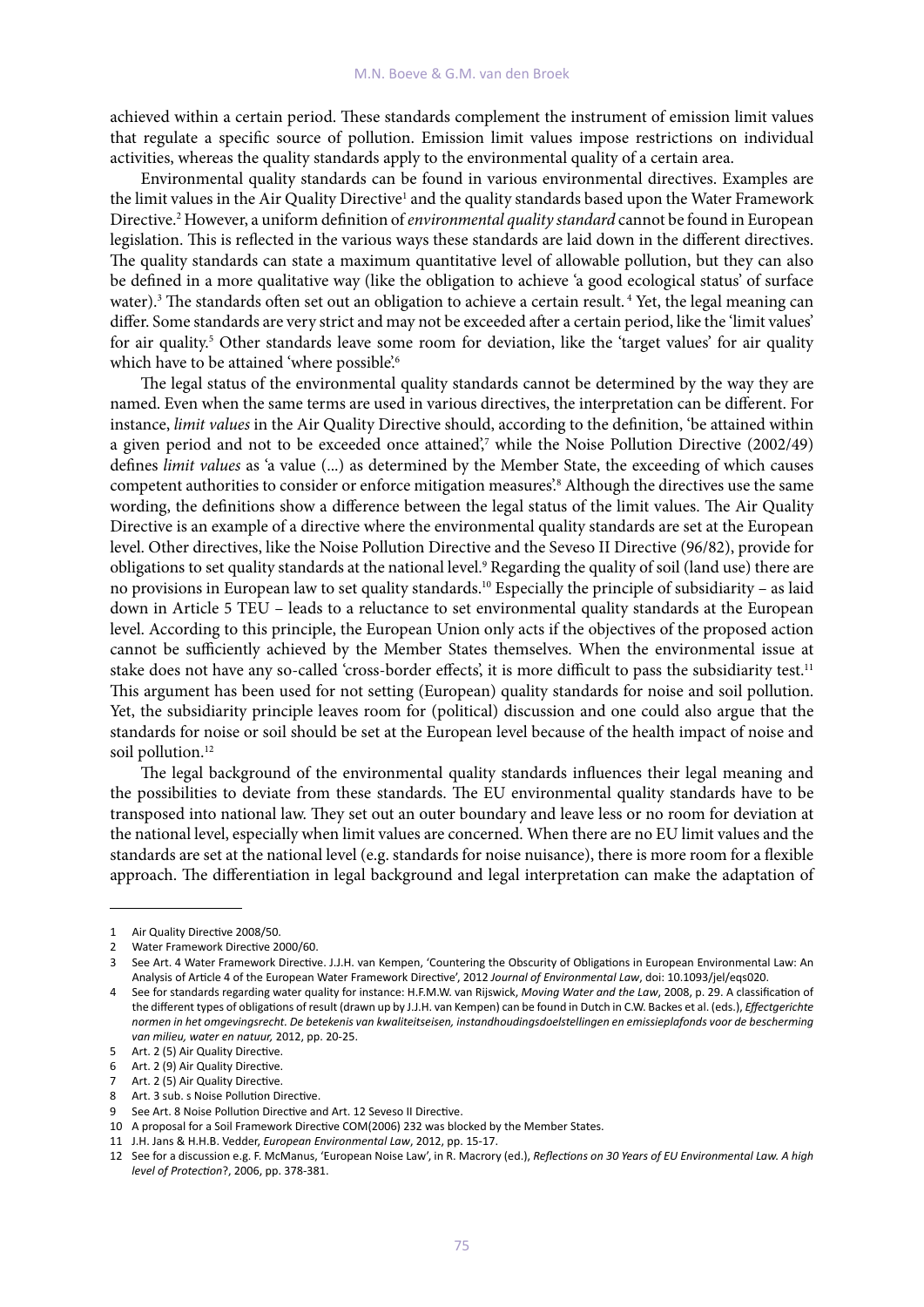the quality standards somewhat complex. This can become especially visible in areas where there is an accumulation of environmental problems, like urban areas, where different policies and obligations are applicable.<sup>13</sup>

The Member States must ensure compliance with EU environmental quality standards. The directives often leave flexibility in the choice of how to meet the quality standards.14 In many cases a programme or plan is promoted as a tool to attain these standards. The next section will address the programmatic and integrated approach where such a plan or programme plays a central role.

# **3. Programmatic and integrated approaches**

## *3.1. Programmatic approaches at the European level*

EU environmental directives provide more and more for a programmatic approach under which the Member States enjoy a great deal of flexibility with respect to the choice of measures adopted in order to achieve the environmental objectives of the directive.15 Examples are the methodology of the Water Framework Directive, the Noise Pollution Directive and the Air Quality Directive. These directives require the Member States to draw up (action) plans for water systems or certain agglomerations. Such a plan has to define the measures in order to obtain the environmental quality standards or must be designed to manage the environmental issues at stake.<sup>16</sup> There are differences between the obligations to draw up (action) plans. Only in the Air Quality Directive is this obligation linked to exceeding the EU-set air quality target and limit values for certain substances, whereas the obligations in the Water Framework Directive and the Noise Pollution Directive are not restricted to this situation. Yet, all directives leave the Member States with a great deal of freedom in their choice of measures. This choice is not limited to environmental decision-making; the measures can, for instance, also concern spatial planning decisions. However, there are some (important) limitations. In the *TA Luft* case the ECJ clarified that when quality standards are at stake the transposition cannot be confined to certain sources and to certain measures to be adopted by the competent authorities.<sup>17</sup> In this case (in Germany) the application of the air quality standards was limited to industrial installations for which a permit was required. Also other activities which might cause air pollution had to be linked to the air quality standards.<sup>18</sup> Another boundary is set by the fundamental rules of the Treaty on the free movement of goods (Article 34 TFEU). The *Tiroler*  Case C-28/09, for instance, (again) made clear that sectoral traffic measures to improve air quality – by prohibiting heavy goods vehicles of over 7.5 tonnes carrying certain goods from using a section of the A 12 motorway in the Inn Valley – constitute a breach of Article 34 TFEU.19 Despite these restrictions, the programmatic approaches leave much room for flexibility. As an illustration of the programmatic approach, in the next subsection we will elaborate on the requirements of the Air Quality Directive.

## *3.2. Example: Air Quality Directive 2008/50*

The Air Quality Directive 2008/50 requires, in its Article 13, that limit values for certain substances (such as PM10) are to be attained within a certain period. Member States shall ensure compliance with the limit values laid down in Annex XI. The Directive does not prescribe any specific measures, which

<sup>13</sup> See, for instance, European Environment Agency, 'The European Environment. State and Outlook 2010, Urban environment', available via <http://www.eea.europa.eu/soer/europe/urban-environment> (last accessed 5 November 2012) and the Communication on the Thematic Strategy on the Urban Environment, COM(2005) 0718 final.

<sup>14</sup> Flexibility can also exist on the level of 'ambition' in a directive (e.g. the target, the time path, the use of exit clauses), see A. Farmer et al., 'Taking Advantage of Flexibility in Implementing EU Environmental Law', 2006 *Journal for European and Environmental Planning Law*, no. 5, p. 397.

<sup>15</sup> Another example is the NEC Directive. The ECJ explicitly accepted the programmatic approach as a tool to obtain the objectives of this Directive, see ECJ 26 May 2011, Joined Cases C-165/09 to 167/09 (esp. 75, 97).

<sup>16</sup> E.g. Art. 2 (8) Air Quality Directive, Art. 8 Noise Pollution Directive and Art. 11 Water Framework Directive.

<sup>17</sup> ECJ 30 May 1991, Case 361/88.

<sup>18</sup> See Jans & Vedder, supra note 11, pp. 149-150. Also interesting is the decision of the Court of 15 September 2011, Case C-53/10 in which the Court decided that the obligation of Art. 12 of the Seveso II Directive to ensure that account is taken of the need, in the long term, to maintain appropriate distances between establishments covered by that Directive and buildings of public use also applies to a public authority *even when it has no discretion in the exercise of that prerogative***.**

<sup>19</sup> ECJ 21 December 2011, Case C-28/09.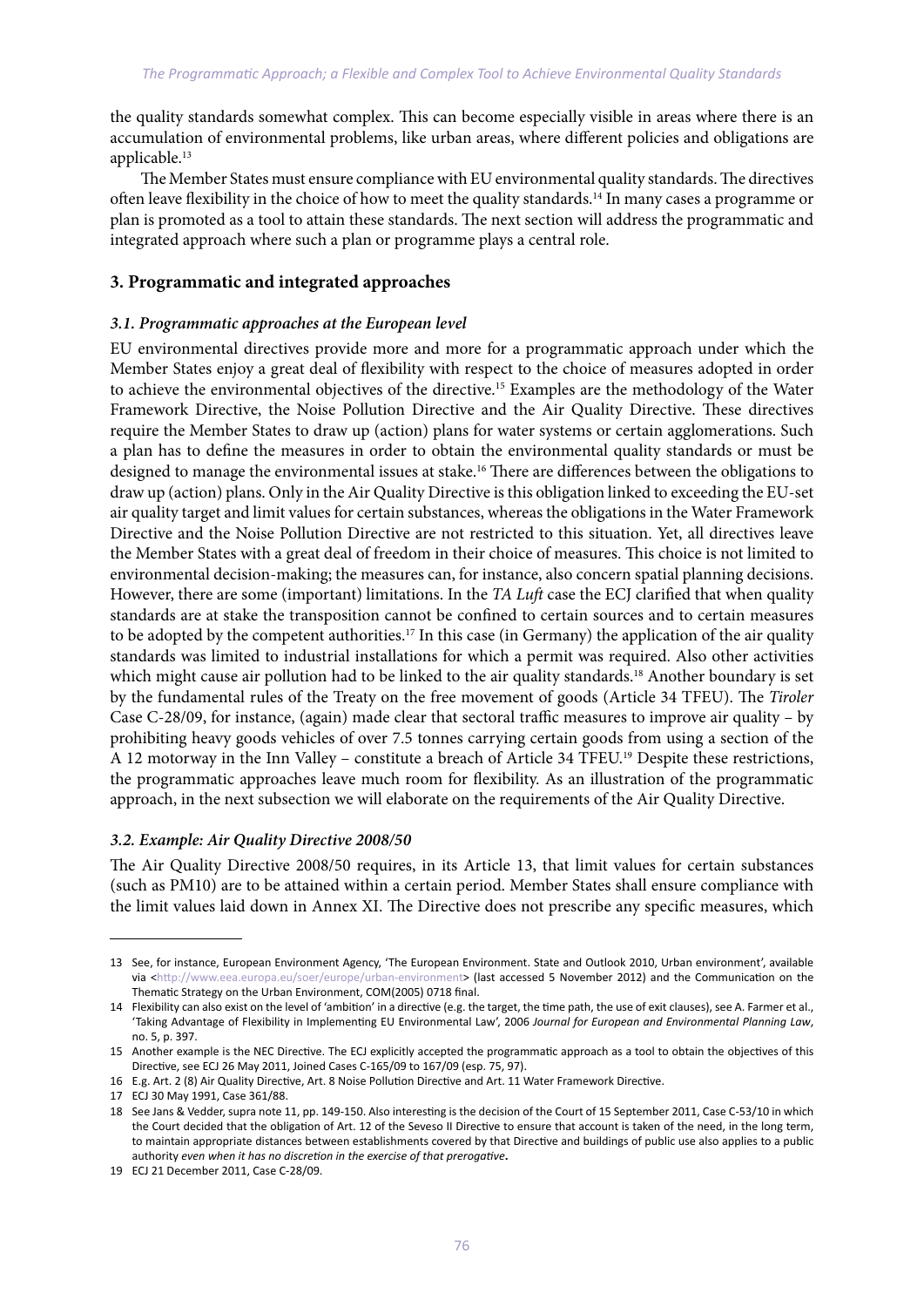means that Member States have wide, discretionary powers to decide which measures are appropriate. However, this wide discretion is restricted by the obligation to observe the limit values by the deadlines specified in Annex XI. The selected measures must be effective and the implementation of the measures must be guaranteed because the measures should result in the observance of the limit values before the deadline expires.

Article 22 of the Air Quality Directive introduces a possibility to postpone the deadlines for the achievement of the limit values for nitrogen dioxide or benzene. The same article also provides for an exemption for the achievement of the limit values for PM10. One of the conditions is that Member States draw up an air quality plan in accordance with Article 23 of the Directive. Article 23 requires Member States to establish air quality plans in zones where limit values are exceeded in order to achieve the limit values specified in Annex XI. In the event of exceeding those limit values for which the attainment deadline has already expired, the air quality plans shall set out appropriate measures in order to keep the exceedance period as short as possible. Article 23 does not prescribe any specific measures but refers to Article 24. An air quality plan may include measures pursuant to Article 24 of the Directive.<sup>20</sup>

The Air Quality Directive therefore prescribes a programmatic approach in areas where limit values are exceeded. An air quality plan should include the information listed in Section A of Annex XV. Information is to be provided on the localization of the excess pollution, the origin, nature and assessment of the pollution, an analysis of the factors responsible for the pollution and an analysis of the factors responsible for the exceedance, the details of the measures or projects for improvement that already exist and the observed effects of the measures, details of the measures or projects adopted with a view to reducing pollution and a timetable for implementation. If an air quality plan is established in the context of a postponement or an exemption as specified in Article 22, consideration must be given to the measures listed in Section 3 of Part B of Annex XV as provided for in the Directive. If any of those measures are not to be implemented, even though they are relevant to the sources identified, due justification must be provided.<sup>21</sup>

Although the Air Quality Directive does not prescribe specific measures to be included in an air quality plan, it is clear that an air quality plan should aim at compliance with the limit values, before the initial or postponed deadlines. When the deadlines for attaining the limit values have expired, the requirement of Article 13 to attain the limit values has to be met and measures have to be taken to ensure that the exceedance period is kept to a minimum.

### *3.3. Integrated approaches at the European level*

The plans in the programmatic approach as described above do not aim to link different environmental issues. These programmatic approaches apply mostly to a single environmental issue like air quality or water quality. The integration of different policies is reflected in the measures; Member States can choose a wide range of measures. This fits in with the traditional 'sectoral approach'<sup>22</sup> of the European environmental legislation. Yet, on the European level, there is increasing attention for a more integrated approach. Such an integrated approach links different (environmental) issues and coordinates various measures and policies. The integration of environmental interests and economic or spatial development is the most important aim of these approaches. The environmental interests also concern the attainment of environmental quality standards, such as limit values. Examples of such integrated approaches in policy and law are the Thematic Strategy on the Urban Environment and the Marine Strategy Framework (2008/56). The Thematic Strategy on the Urban Environment was published in 2006 and aimed ' to contribute to a better implementation of existing EU environment policies and legislation at the local level' by promoting an integrated approach to urban management, inter alia by integrating environmental

<sup>20</sup> Article 24 mentions measures that may be included in short-term action plans: measures in relation to motor vehicle traffic, construction works, ships at berth, and the use of industrial plants or products and domestic heating. In addition, specific measures aimed at the protection of sensitive population groups may be included in both plans.

<sup>21</sup> Communication from the Commission on notifications of postponements of attainment deadlines and exemptions from the obligation to apply certain limit values pursuant to Article 22 of Directive 2008/50/EC on ambient air quality and cleaner air for Europe, (COM)2008 403 final p. 7.

<sup>22</sup> Within the meaning of tackling a single environmental issue like air, water, soil.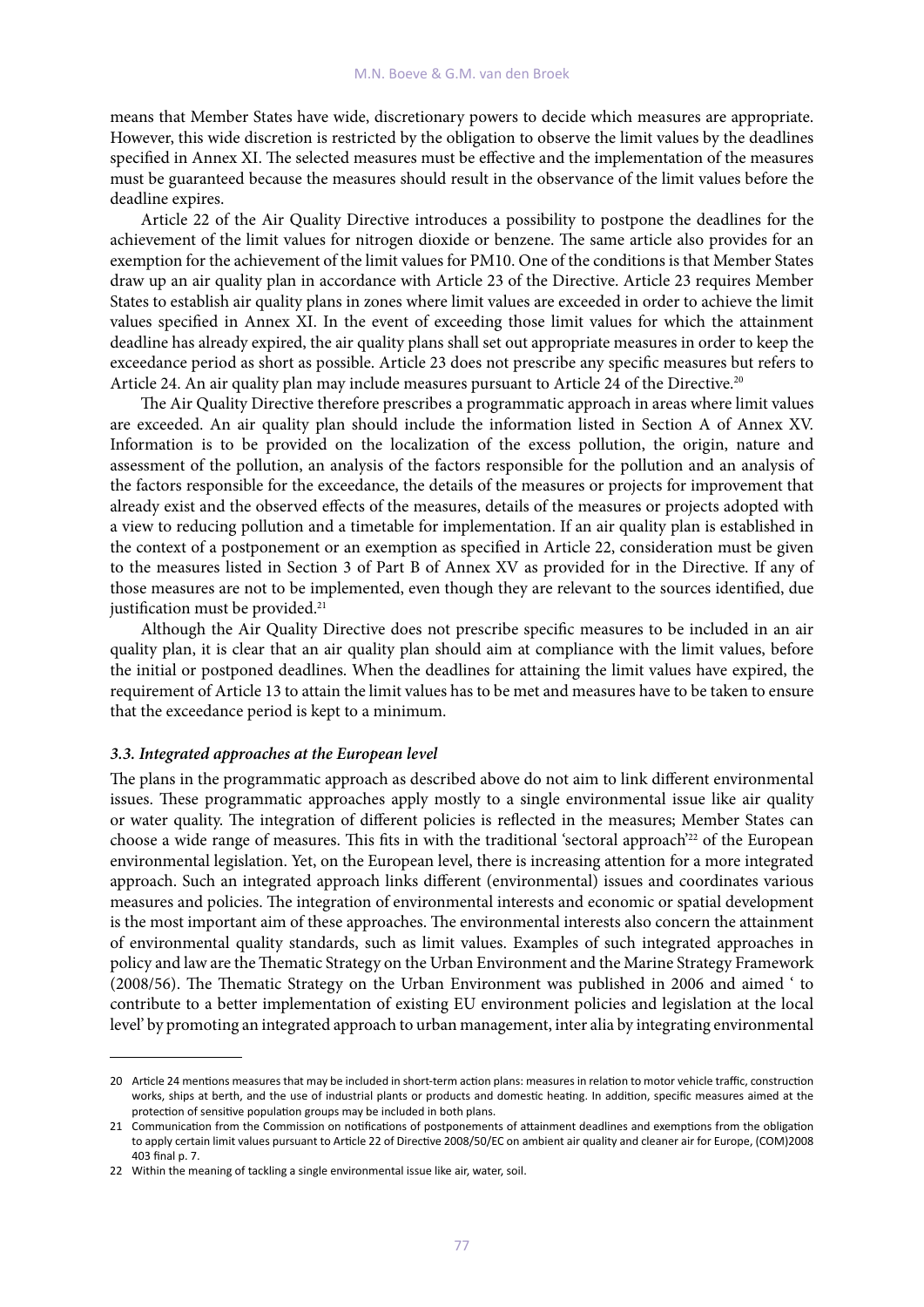aspects into urban planning.<sup>23</sup> The EU supported this integrated approach by offering assistance based on examples of best practice and financial support.<sup>24</sup> The relatively new Marine Strategy Framework requires an integrated approach for the sea. The Directive requires that the Member States develop a marine strategy for their marine waters by 2012. For that, the Member States have to undertake five steps.<sup>25</sup> They have to assess the current state of the environment and define the good environmental status of the water concerned, as well as the establishment of environmental targets and monitoring programmes. Then the Member States must draw up a programme of measures by 2015 in order to achieve or maintain a good environmental status. These programmes of measures have to be operational within a year. The Directive shows an integrated approach because it integrates existing plan and programme obligations and improves coherence between different policies and legal measures (e.g. spatial planning measures).<sup>26</sup> A distinctive element of the Directive is that it provides for an explicit role for social and economic development.<sup>27</sup> Furthermore, the Marine Framework Directive complements other directives (for instance, when a deadline is lacking).<sup>28</sup> The Directive therefore shows some promising elements, although the actual impact of the Directive will depend on the Member States while it provides for a procedural framework for coherence and coordination and not for a substantive integration of different policies.

Interestingly, in Dutch law a combination of the described European integrated or programmatic approaches can be seen.

#### *3.4. The Dutch approach*

For the last decade, public authorities in the Netherlands have been struggling to find an effective approach to achieve the (European and national) environmental quality standards. At first, much attention was devoted to the possibilities to relax the rules, meaning a deviation from limit values under strict conditions.<sup>29</sup> Later, more integrated or programmatic approaches in which there is room for a 'per balance system' became popular.

The central element of the Dutch integrated approach is the (policy) aim to make room for new spatial and economic developments, while at the same time the environmental quality will improve in order to attain the environmental quality standards. The background of this goal is to solve the conflict between environmental policy and economic and spatial planning ambitions. This conflict became particularly visible in the issue of air quality, due to the way the Netherlands had transposed the Air Quality Directive into Dutch law. Before 2008, air quality standards had to be taken into account in all spatial planning decisions and therefore affected the realization of projects which led to the obstruction of spatial development.30

In 2008 a new approach to a legal framework for air quality came into force in the Netherlands. The new regime is aimed at both attaining the limit values for PM10 and N02 and allowing new building and infrastructure projects. This regime includes a plan as required under Article 23 (1) of the Air Quality Directive (see Section 3.2). The Dutch Government established such an air quality plan

<sup>23</sup> Communication from the Commission to the Council and the European Parliament on the Thematic Strategy on the Urban Environment, COM(2005), 718 final.

<sup>24</sup> See M.N. Boeve & L. Van Middelkoop, 'Sustainable Urban Development, the Dutch method: best practice for the European Integrated Approach?', 2010 *Journal for European Environmental & Planning Law* 7, no. 1, pp. 1-23. The assessment of the 6th Environmental Action Plan clarified that there is still work to be done. The impact of the Strategy had been insufficient and it recommended that the urban environment needs to be better reflected in policy development, The Sixth Community Environment Action Programme, Final Assessment, COM(2011) 531 final, p. 6.

<sup>25</sup> Art. 5, par. 2 Marine Strategy Framework Directive.

<sup>26</sup> R. Long, 'The Marine Strategy Framework Directive: A new European approach to the regulation of the marine environment, marine natural resources and marine ecological services', 2011 *Journal of Energy and Natural Resources Law* 29, no. 1, pp. 1-44.

<sup>27</sup> E.g. Art. 8 (1) sub. c MSFD. See also T. Markus et al., 'Legal Implementation of Integrated Ocean Policies: The EU's Marine Strategy Framework Directive', 2011 *The International Journal of Marine and Coastal Law*, no. 1, pp. 59-90.

<sup>28</sup> A. Hildering et al., 'Tackling pollution of the Mediterranean Sea from land-based sources by an integrated ecosystem approach and the use of the combined international and European legal regimes', 2009 *Utrecht Law Review* 5, no. 1, pp. 80-100.

<sup>29</sup> This approach can be seen in the Dutch 'Interim Act on an Urban and Environment Approach', *Stb.* 2006, 7 (available in Dutch at <www.overheid.nl>).

<sup>30</sup> See F. Fleurke & N.S.J. Koeman, 'The Impact of the EU Quality Standards on the Planning and Authorisation of Large Scale Infrastructure Projects in the Netherlands', 2005 *Journal for European Environmental & Planning Law* 2, no. 5, pp. 375-383 and Toon de Gier et al., 'The Influence of Environmental Quality Standards and Safety Standards on Spatial Planning', 2007 *Journal for European Environmental & Planning Law* 4, no. 1, pp. 23-36.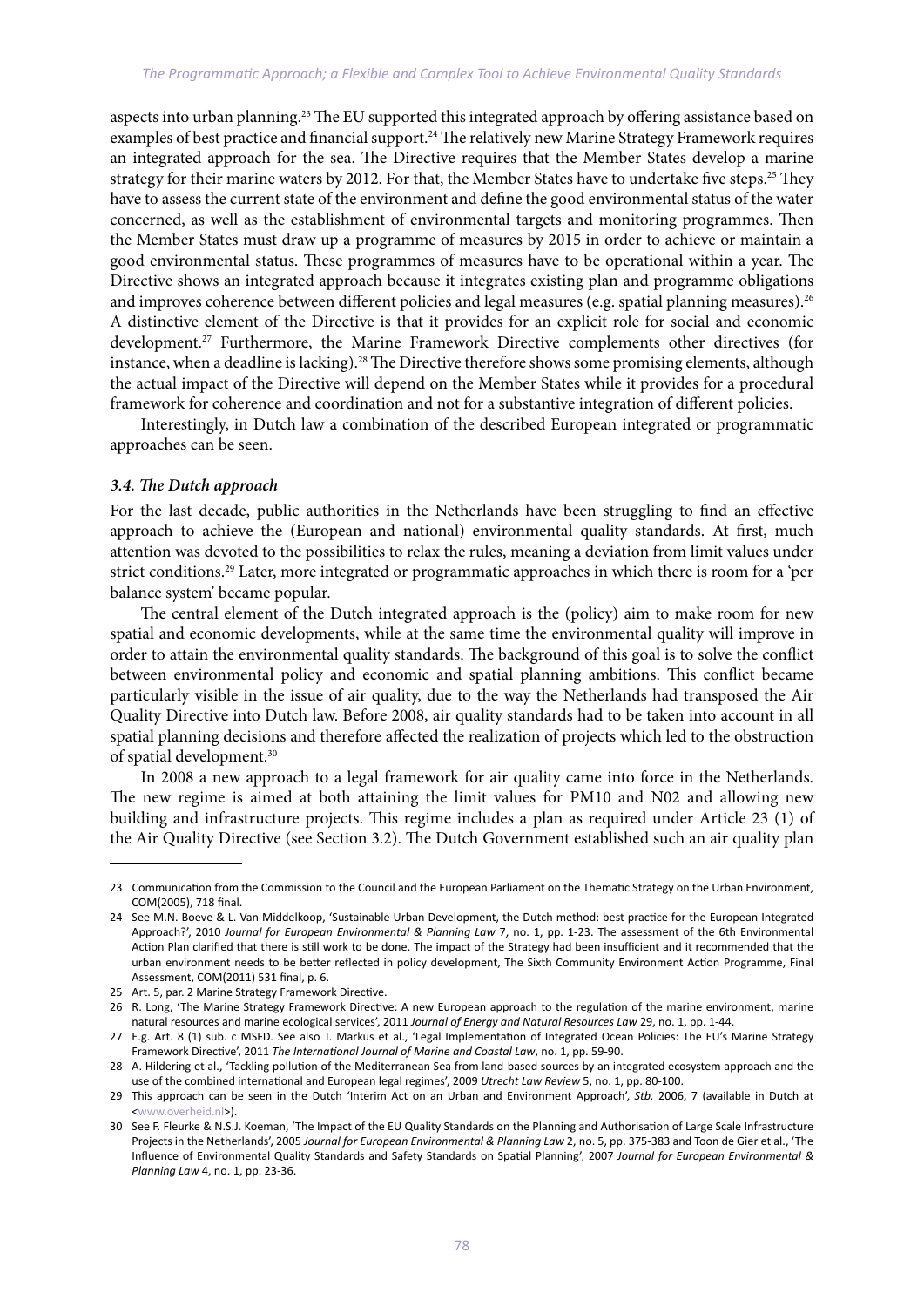in 2009: 'the National Co-operation Programme on Air Quality' (*Nationaal Samenwerkingsprogramma Luchtkwaliteit*, *NSL*). Postponing the achievement of the limit values for NO2 and the exemption for PM10 in the Netherlands were based on this air quality plan.<sup>31</sup>

The Dutch air quality programme had to include all measures to improve air quality and all planned activities that can lead to a further deterioration in air quality. If a new (spatial) development is listed in the programme an individual assessment of the project in the light of the limit values on air quality is not required. By using an 'on balance system' (measures versus polluting developments) the overall outcome of the programme should result in an improvement in the air quality in the Netherlands. Furthermore, the Dutch air quality programme provides a framework for cooperation between national, regional and local authorities. The obligation to comply with air quality standards is considered to be a shared responsibility of national, regional and local authorities. Both general (European and national) measures and specific (regional and local) measures are included. Local and regional authorities have cooperated in establishing regional cooperation programmes, including specific measures for zones where limit values are being exceeded. These regional cooperation programmes are included in the national programme. In the programme various sources of pollution are addressed. It includes measures aimed at reducing emissions caused by traffic, agriculture and industry. The competent authorities are obliged to carry out the measures in good time.

The Dutch air quality approach is an example of a programmatic approach in the Netherlands. Other more general approaches have recently been developed. A follow-up to the approach on air quality can for instance be found in the Crisis and Recovery Act.32 This Act aims to speed up the development and realization of spatial and infrastructural projects to contribute to combating the economic crisis. The Act introduces a new type of plan which aims to optimize the 'environmental room' that can be used for environmentally harmful activities in a designated area in order to strengthen the sustainable spatial and economic development of this area in combination with a high environmental quality. The intention is to make room for new activities, without losing sight of the environmental quality of the areas. For that, the plan must include a programme of measures – including all necessary compensatory measures – and all planned activities. The local authority may deviate temporarily from environmental quality standards, while staying within European boundaries.<sup>33</sup> The integrated plan is used as an instrument to weigh the sum of polluting projects and the sum of compensatory measures. The approach increases the possibilities for local authorities to address existing pollution rights and to deviate temporarily from environmental quality standards and it shows a further integration of environmental policy and spatial planning.

#### **4. Legal challenges**

In areas where limit values are exceeded there is only room for new activities that are expected to contribute to a further deterioration of environmental quality if additional compensatory measures will be taken. It is not unlikely that existing sources of pollution must reduce their emissions in order to create room for new sources of pollution. In this context the programmatic approach might be considered as an instrument to distribute the burdens associated with the obligation to attain environmental quality standards. A plan, such as the air quality plan, distributes these burdens among the various sources of pollution. Here new questions arise: which sources of pollution will be addressed, does national law allow competent authorities to change existing permit conditions, what is the role of the best available techniques, who is responsible for the costs of reducing emission levels? These legal challenges make the implementation of a programme aimed at achieving environmental quality standards very complex. In this section we describe the legal challenges involved in a programmatic approach.

<sup>31</sup> Decision C(2009) 2560 final of 7 April 2009.

<sup>32</sup> In Dutch 'Crisis- en herstelwet', Stb. 2010, 135 (available via <www.overheid.nl>). See also M.N. Boeve & L. Van Middelkoop, 'Sustainable Urban Development, the Dutch Method: best practice for the European Integrated Approach?', 2010 *Journal for European Environmental & Planning Law* 7, no. 1, p. 21-22.

<sup>33</sup> E.g. the limit values for air quality which have to be transposed into Dutch law. They leave less or no room for deviation at the national level.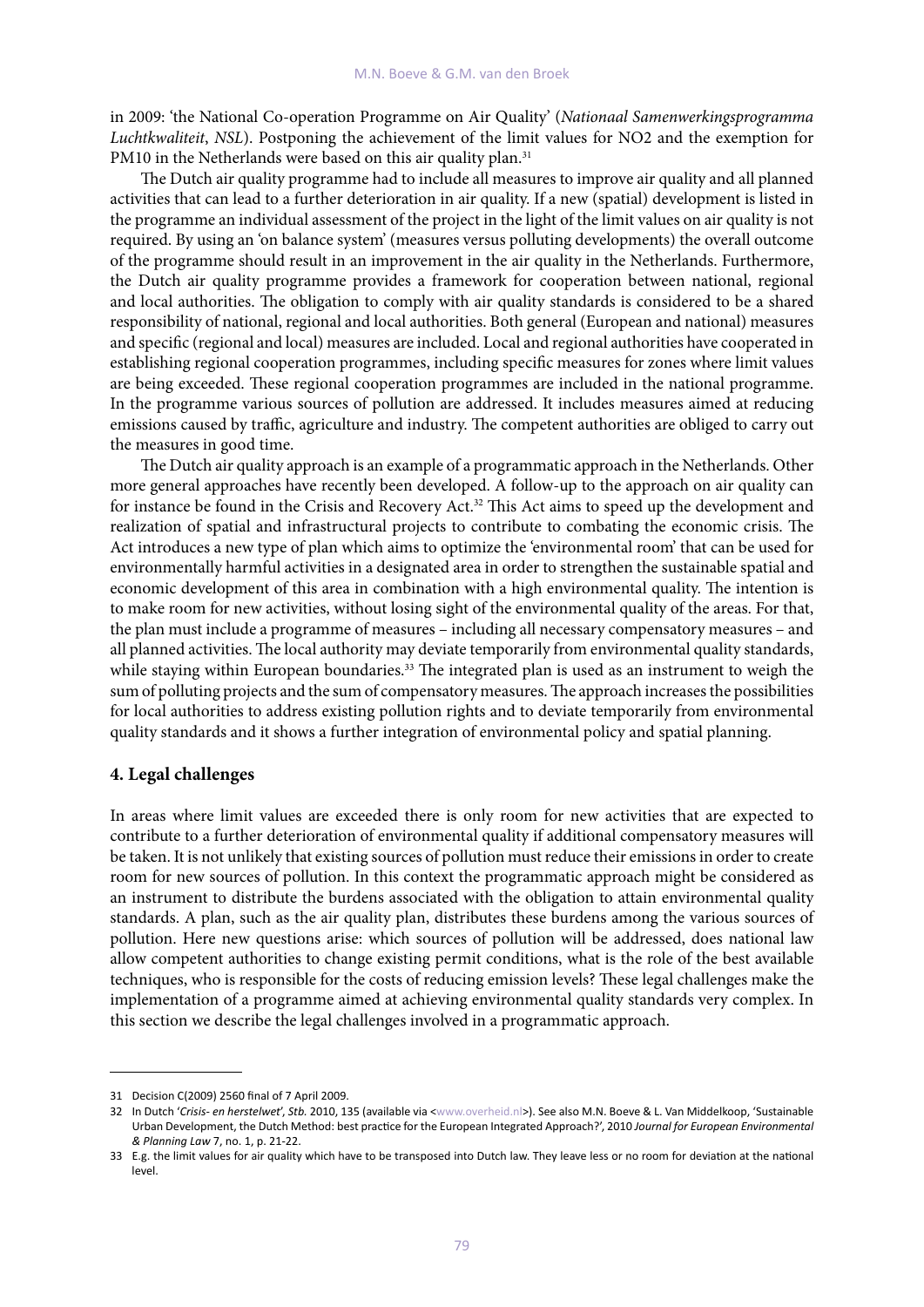#### *4.1. Measures must be effective and implemented*

With regard to the content of a programme Member States have wide discretion in the identification of measures. However, this discretion is not unlimited. A general condition is that the selected measures must be effective and the implementation of the measures must be guaranteed because the measures should result in the observance of the environmental quality standards before the deadline expires. According to Article 249 of the EC Treaty directives are binding as far as they concern the results that should be achieved.

It is important that the realization of measures or compensation is secured. This can be problematic if further decision-making is necessary to carry out the measures. In this regard, it is significant that, for instance, in the Netherlands there is wide access to justice before the administrative courts. Problems may also arise when proposed measures are not implemented for political reasons. An example is the introduction of a national road pricing system for both heavy goods vehicles and passenger vehicles in the Netherlands. This measure was proposed in the Dutch Air Quality Programme in order to lower the emission of NO2 and PM10, but was withdrawn for political reasons. In this situation, additional measures have to be adopted. In the Netherlands there is fierce debate between local and national authorities on the question of who is responsible for these additional measures.

One could argue that it is questionable whether the aim of the Dutch programmatic approach – to make room for new activities even when limit values are exceeded – is in line with the (European) obligation to attain the environmental quality standards on time. In the Dutch literature it is stated that the two-fold aim of the Dutch air quality programme is not in itself contrary to the purpose of the Air Quality Directive.34 With reference to the principle of proportionality, Backes states that Member States cannot be required to exclude all economic developments resulting in a deterioration of the ambient air quality.35 This statement is confirmed by the ECJ *Janecek* case where the Court decided that with regard to the content of an action plan under Article 7 (3) Directive 96/62, Member States had a discretion in the identification of measures.<sup>36</sup> Member States were obliged to take adequate measures, taking into account the balance which must be maintained between the objective of reducing to a minimum the risk of the limit values and the duration of such an occurrence, and the various opposing public and private interests. Similar considerations are to be found in ECJ Case C-165/09 regarding the NEC Directive, where the Court emphasized the wide flexibility accorded to the Member States with regard to the contents of a programme required under the NEC Directive. Member States are allowed to strike a certain balance between the various interests involved. Nevertheless, in the *Janecek* case the Court also noted that in Article 7 (3) of Directive 96/62 limits were included on the exercise of the discretion relating to the adequacy of the measures. In the cases regarding the NEC Directive, the Court referred to the obligation to take all measures which are necessary to achieve the result prescribed by a directive (Article 288 TFEU).37 Similar limits and obligations are to be found in the Air Quality Directive (see Section 3.2). Furthermore, it can be derived from Section 3 of Part B of Annex XV as provided for in the Directive that the discretion of Member States is even more limited in case of a postponement of the initial deadlines.<sup>38</sup>

The effectiveness of the proposed measures is related to the role of the programmatic approach as a tool to distribute the burdens of the observance of environmental quality standards. ECJ case law concerning the polluter pays principle provides basic starting points for such a fair distribution of burdens. This issue will be discussed in the next subsection.

#### *4.2. A fair distribution of burdens*

Although the polluter pays principle lacks a precise legal definition, the core of the principle is that the polluter should bear the costs of measures aimed at preventing and reducing pollution. It is a fair and

<sup>34</sup> J.R.C. Tieman et al., *Recht op Schone lucht*, 2007, p. 17.

<sup>35</sup> Ch.W. Backes, 'Het dossier luchtkwaliteit: anders verder!', *BR* 2006, pp. 88-102.

<sup>36</sup> ECJ 25 July 2008, Case C-237/07 (*Janecek*). Directive 96/62 is the former Air Quality Framework Directive.

<sup>37</sup> ECJ 26 May 2011 Cases C-165/09 to C-167/09 (*Stichting Natuur en milieu and Others v College van Gedeputeerde Staten van Groningen* (C-165/09) and *College van Gedeputeerde Staten van Zuid-Holland* (C-166/09 and C-167/09)).

<sup>38</sup> Communication from the Commission on notifications of postponements of attainment deadlines and exemptions from the obligation to apply certain limit values pursuant to Article 22 of Directive 2008/50/EC on ambient air quality and cleaner air for Europe, (COM)2008 403 final p. 7.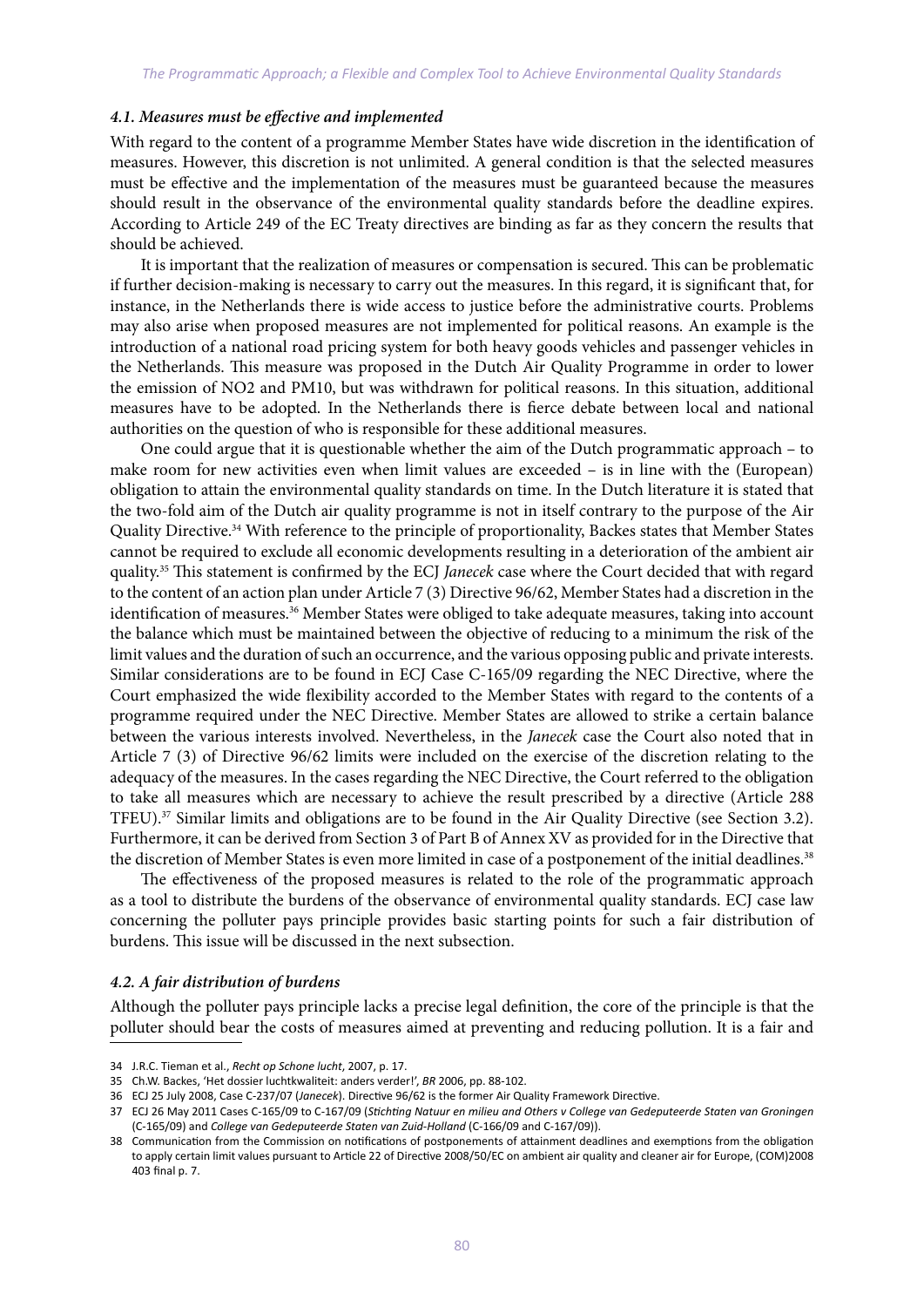logical principle that polluters are responsible for the pollution they have caused. Those who generate pollution, and not the Government or society in general, should bear pollution costs.<sup>39</sup> There are many interpretations of the polluter pays principle, but in the literature two fundamental interpretations are identified: an efficiency interpretation and an equity interpretation.<sup>40</sup> Woerdman considers the efficiency interpretation to be the core of the polluter pays principle and defines this interpretation as follows: 'the efficiency interpretation reflects the idea that pollution costs should be internalized with the aim of achieving an efficient allocation of resources, irrespective of distributive issues.'41 Nash considers this interpretation as the 'weak' form of the polluter pays principle, requiring only that the Government should not subsidize polluters' pollution costs.<sup>42</sup> Woerdman considers the equity interpretation as an extension of the basic form of the principle. This equity interpretation sees to a fair distribution of costs.<sup>43</sup> Nash considers this interpretation as 'the strong approach'.44 Bleeker states that 'the polluter pays principle is a manifestation of the principle of equity or "fairness" principle (…) as it holds the polluter accountable for the pollution he has created in order to avoid passing on costs to third parties who did not contribute to the creation of the pollution'.45 The notion of a fair distribution of costs is also applicable to pollution contributed to by multiple polluters. The equity interpretation of the polluter pays principle aims at an apportionment of costs according to each polluter's contribution to the aggregate problem.<sup>46</sup>

The equity interpretation of the polluter pays principle can be found in the ECJ *Standley* case and in the ECJ *Futura Immobiliare* case. In the *Standley* case, the ECJ stated that the polluter pays principle reflects the principle of proportionality. The *Standley* case concerned the Nitrates Directive, aimed at reducing water pollution from nitrates discharged into water from agricultural sources. Standley argued that placing the burden of reducing the concentration of nitrates in the designated areas solely on the farmers would infringe the polluter pays principle because their activities are known to be only one of several sources of nitrates in the water. The Court provided that farmers do not have to pay for eliminating and preventing pollution to which they do not contribute. Member States should take into account both agricultural and other sources of nitrates when drawing up the action programmes.<sup>47</sup>

The *Futura Immobiliare* case concerned a fair distribution of costs between the holders of waste.<sup>48</sup> Under Italian law, categories of users of a collective service were determined in accordance with their respective capacities to produce urban waste. The contribution of each of those categories to the overall cost varied according to the volume or nature of the waste they were likely to produce. In the *Futura Immobiliare* case the waste tax served as an instrument to distribute costs between the holders of waste.

In view of the *Standley* and *Futura Immobiliare* cases, an air quality plan might be considered as an instrument to allocate the burdens and costs of observing the limit values. The Dutch National Co-operation Programme on Air Quality illustrates this function of an air quality plan by addressing all sources of air pollution and allocating responsibilities to all levels of government (see Section 3.4). The equity interpretation of the polluter pays principle provides two principles for a fair distribution of burdens. First: all sources of pollution must contribute to the abatement of the aggregate pollution. Second: polluters can only be obliged to contribute to the abatement of pollution in proportion to their contribution to the aggregate problem.

In practice, it may be difficult to apply these principles to an air quality plan. A good example is the situation where the pollution has a widespread, diffuse character (non-point source pollution). In that situation it is impossible to establish a clear causal link between the pollution and the activities of a

<sup>39</sup> J.R. Nash, 'Too much market? Conflict between tradable pollution allowances and the "polluter pays principle"', 2000 *Harvard Environmental Law Review* 24, no. 2, pp. 473-474.

<sup>40</sup> E. Woerdman et al., 'Emissions Trading and the Polluter-Pays Principle: Do Polluters Pay under grandfathering?', 2008, *Review of Law and Economics* 4, no. 2, p 573; A. Bleeker, 'Does the polluter pay? The polluter-pays principle in the case law of the European court of justice', 2009 *European Energy and Environmental Law Review* 18, no. 6, p. 290.

<sup>41</sup> See Woerdman et al., supra note 40, p 573. This interpretation is considered to be economic in nature. See also OECD documents and principle 16 of the Rio Declaration.

<sup>42</sup> See Nash, supra note 39*,* pp. 473-474.

<sup>43</sup> See Woerdman et al., supra note 40, p. 574.

<sup>44</sup> See Nash, supra note 39, p. 476.

<sup>45</sup> See Bleeker,supra note 40, p. 291.

<sup>46</sup> See Nash, supra note 39, p. 478;

<sup>47</sup> ECJ 239/97, ECR I-02603. See Bleeker, supra note 40, p. 293.

<sup>48</sup> ECJ 16 July 2009 (*Futura Immobiliare e.a.*), C-254/08.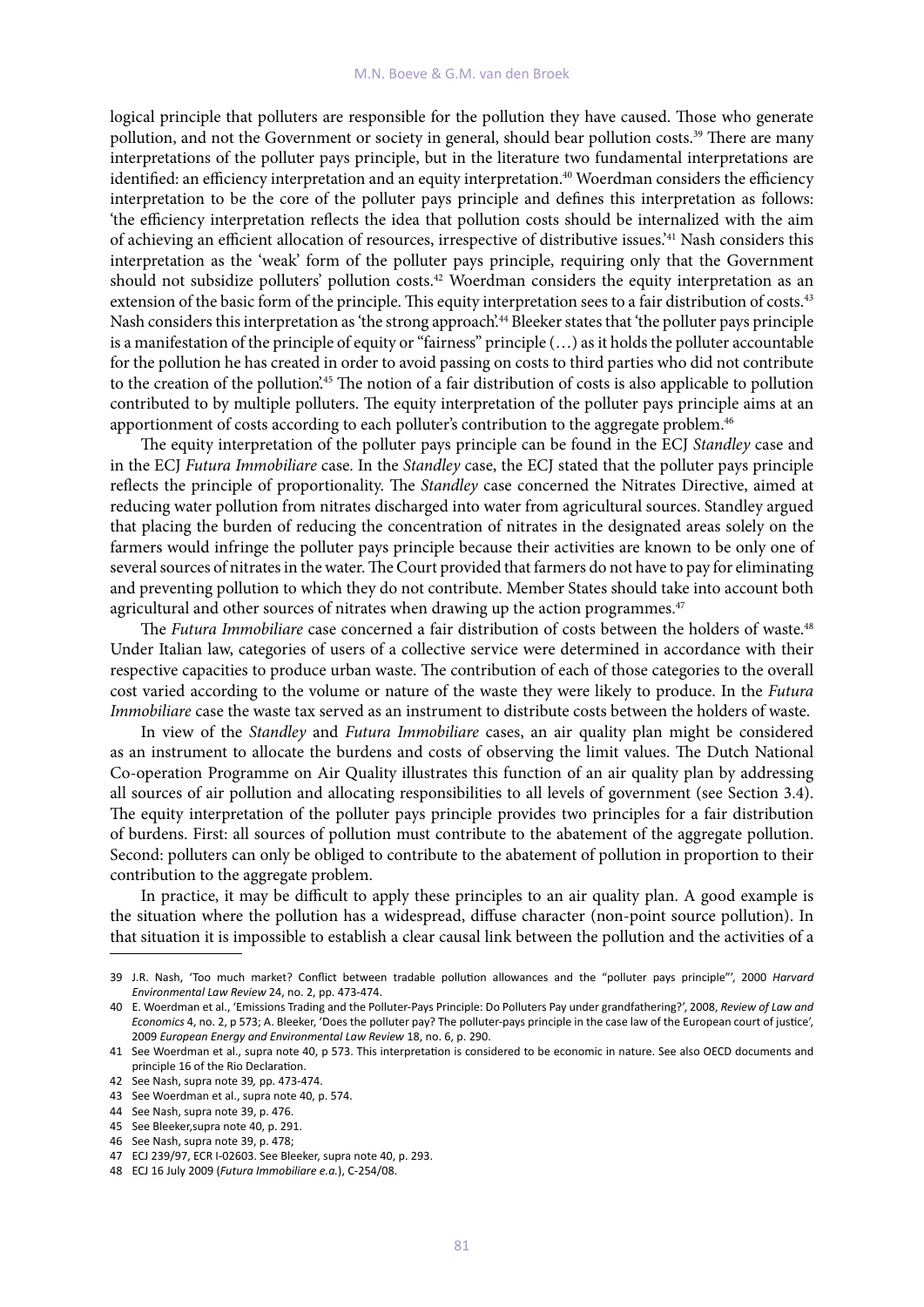#### *The Programmatic Approach; a Flexible and Complex Tool to Achieve Environmental Quality Standards*

specific, individual polluter. Where it is impossible to identify an individual polluter or a limited group of polluters responsible for the pollution, the question of who can be held responsible for the reduction and remediation of the pollution will arise. This is the reason why the Environmental Liability Directive, for instance, only applies to environmental damage caused by diffuse pollution where it is possible to establish a causal link between the damage and the activities of individual operators.49 Similar problems arise in situations where the pollution is the result of past activities (a so-called legacy). When the source of the pollution no longer operates, and the operator is no longer active, it is practically impossible to hold an individual polluter responsible. In situations where it is practically impossible to hold an individual polluter or a limited group of polluters responsible, the Government – as a proxy of society in general – bears the costs of the remediation of pollution. In those situations taxation might be a more effective instrument of burden sharing. Of course, many other practical issues hamper the application of the polluter pays principle. For instance, where pollution is caused by foreign industry, it might very well be possible to identify the polluters, but national authorities are not competent to impose measures upon foreign polluters.

#### *4.3. Challenges arising from the Industrial Emissions Directive (IED)*

If a plan or programme includes measures to reduce industrial pollution, the new Industrial Emissions Directive may apply.<sup>50</sup> Under the IED, permit conditions, such as emission limit values, are set on the basis of the best available techniques*.* Article 11 IED provides that Member States shall take the necessary measures to provide that 'installations' are operated in accordance with best available techniques. Article 14 (3) IED provides that 'BAT conclusions' shall be the reference for setting the permit conditions. Article 15 (2) IED provides that emission limit values shall be based on the best available techniques. However, permit conditions must also satisfy Article 18 of the IED: 'Where an environmental quality standard requires stricter conditions than those achievable by the use of the best available techniques, additional measures shall be included in the permit, without prejudice to other measures which may be taken to comply with environmental quality standards'.

Article 18 IED creates a link between the application of best available techniques in permit conditions and compliance with environmental quality standards. Member States are obliged to include stricter conditions than those achievable by the use of the best available techniques in a permit, if additional measures are required to achieve an environmental quality standard.<sup>51</sup>

On a national level, it might be difficult to determine in which specific situations environmental quality standards require more stringent permit conditions. As stated above, Member States have discretion in the choice of measures and Article 18 IED explicitly refers to other measures which may be taken to comply with environmental quality standards. Therefore, it may not always be required to include permit conditions beyond the best available techniques, not even in areas where limit values are exceeded. However, the discretion of Member States will be limited in the event of exceedances after the expiry of the deadlines.

The discretion will be limited even more, where, for instance, in a given area there is a risk that in spite of the implementation of other appropriate measures to reduce emissions, air quality standards will still not be attained during the derogation period. Under those specific circumstances, it may be required to impose measures upon operators of (new) installations beyond the best available techniques in order to achieve environmental quality standards.

However, on a national level competent authorities may not always be allowed to include additional measures in an existing permit. The Dutch Council of State, for instance, does not easily accept amendments to permit conditions by the competent authorities. Under Dutch law, a permit is granted on the basis of an application. The competent authorities are not allowed to change an existing permit drastically. Pursuant to the case law of the Council of State, it may be complicated to update existing permits by prescribing additional measures aimed at attaining air quality standards.<sup>52</sup> At this moment,

<sup>49</sup> Art. 4 (5) Directive 2004/35/CE on Environmental liability with regard to the prevention and remedying of environmental damage.

<sup>50</sup> Directive 2010/75/EU of 24 November 2010 on industrial emissions.

<sup>51</sup> The same system can be found in Art. 11 (5) of the Water Framework Directive.

<sup>52</sup> M.N. Boeve et al., 'Een nieuwe regeling voor de ambtshalve wijziging van de milieuvergunning in het licht van het richtlijnvoorstel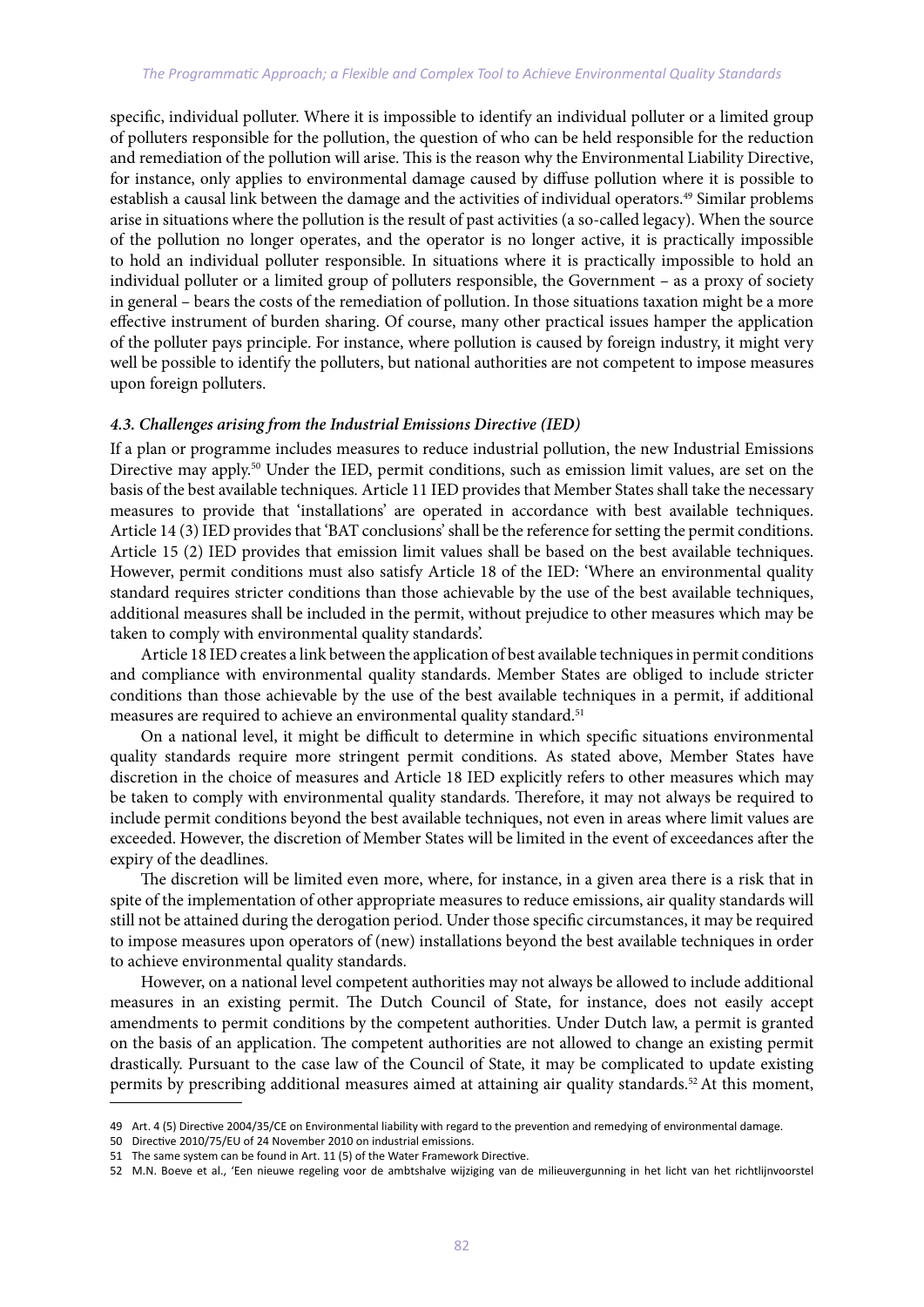there is an Act before the Dutch Parliament making it easier for competent authorities to change existing permit conditions. In this context we refer to the obligation under Article 21 (5) IED to reconsider and update permit conditions where this is necessary to comply with a new or revised environmental quality standard in accordance with Article 18 IED. But even if authorities have the competence to change existing permits, then the question arises if they will actually exercise this competence. Many authorities might consider this option as a last resort and prefer to consult with licensees first in order to persuade them to apply for a new permit voluntarily. In practice, reconsidering and updating existing permit conditions might be complex.

#### *4.4. Who is responsible for the costs?*

Eurostat provides data on the expenditure in the EU with the purpose of protecting the environment.<sup>53</sup> Statistics show a general development of rising environmental protection expenditure over most of the last decade (2002-2009). The expenditure increased to 2.25% of gross domestic product (GDP) in 2009.<sup>54</sup>

This percentage confirms, however, the findings of a study on the sectoral costs of environmental policy published in 2007. One of the conclusions of this study was that, in general, environmental expenditures do not represent a large component of the overall costs. In the study some concern was expressed about forthcoming challenges, like the review of the IPPC Directive.<sup>55</sup> European sectors argue for a 'level European playing field' in which all companies in a given market must follow the same rules and are given an equal ability to compete. From an industry perspective, the obligation to take measures beyond the best available techniques in order to achieve stringent air quality standards might be considered as threatening the level playing field.<sup>56</sup> The above concerns give rise to the following question: who is responsible for the costs of implementing measures beyond the best available techniques? The polluter pays principle seems to provide an easy answer: the polluter is responsible! However, in cases of multiple party causation this easy answer might not be enough. Therefore, we discussed in Section 4.2 the equity interpretation of the polluter pays principle, ensuring a fair distribution of costs among multiple polluters. In the Netherlands not only the polluter pays principle but also the principle of égalité devant les charges publiques applies to the issue of responsibility for the costs.

The principle of égalité devant les charges publiques ensures a fair distribution of public burdens following from lawful activities pursued by public authorities in the common good. According to the principle of égalité financial compensation should be provided for those who have shouldered a disproportionaly large burden caused by lawful activities pursued in the common good.<sup>57</sup> An unequal distribution of public burdens might lead to a breach of the principle of égalité. In case of a breach of the principle of égalité the Dutch public authorities are liable for damages due to having acted lawfully. Here the Government serves as a proxy for the general public, benefiting from activities pursued by the Government in the common good. Financial compensation results in an equal distribution of burdens between those who benefit from the activities and those who suffer disproportionately large damage and losses caused by the same activities. The principle of égalité applies to situations where damage is caused by public works or lawful legal instruments like individual decisions and regulations.<sup>58</sup>

Under Dutch law, measures to combat pollution are considered to be a public burden imposed upon polluters. Articles 15.20 and 15.21 of the Dutch Environmental Management Act (*Wet milieubeheer*, *Wm*) codify a right to compensation in case an individual has to bear a burden that he 'cannot reasonably be expected to bear'. Article 15.20 Wm also covers an amendment to permit conditions on behalf of the

industriële emissies', 2010 *MenR* p. 77; L.T. Florijn, De Europese richtlijn luchtkwaliteit en de veehouderij: een mission impossible, 2009 *M en R*, p. 278; Ch.W. Backes & M.A. Poortinga, *Implementatie en afdwingbaarheid NEC-plafonds*, 2008, pp. 41-50.

<sup>53</sup> Eurostat is a Directorate-General (DG) of the European Commission. Eurostat's key role is to supply statistics to other DGs and supply the Commission and other European Institutions with data so that they can define, implement and analyse Community policies.

<sup>54</sup> Eurostat, *Statistics in focus*, 23/2012, European Union 2012, ISSN 1977-0316. This document can be viewed at <http://ec.europa.eu/ eurostat>.

<sup>55</sup> The review of the IPPC Directive resulted in the new Industrial Emissions Directive dated 24 November 2010.

<sup>56</sup> P. Vercaemst et al., *Study on Sectoral Costs of Environmental Policy*, Study accomplished under the authority of the European Commission, DG Environment, VITO December 2007.

<sup>57</sup> D. Fairgrieve, *State liability in tort: a comparative law study*, 2003, p. 137.

<sup>58</sup> M.K.G. Tjepkema, *Nadeelcompensatie op basis van het egalitebeginsel*, (diss. Leiden), 2010, p. 966 (summary in English).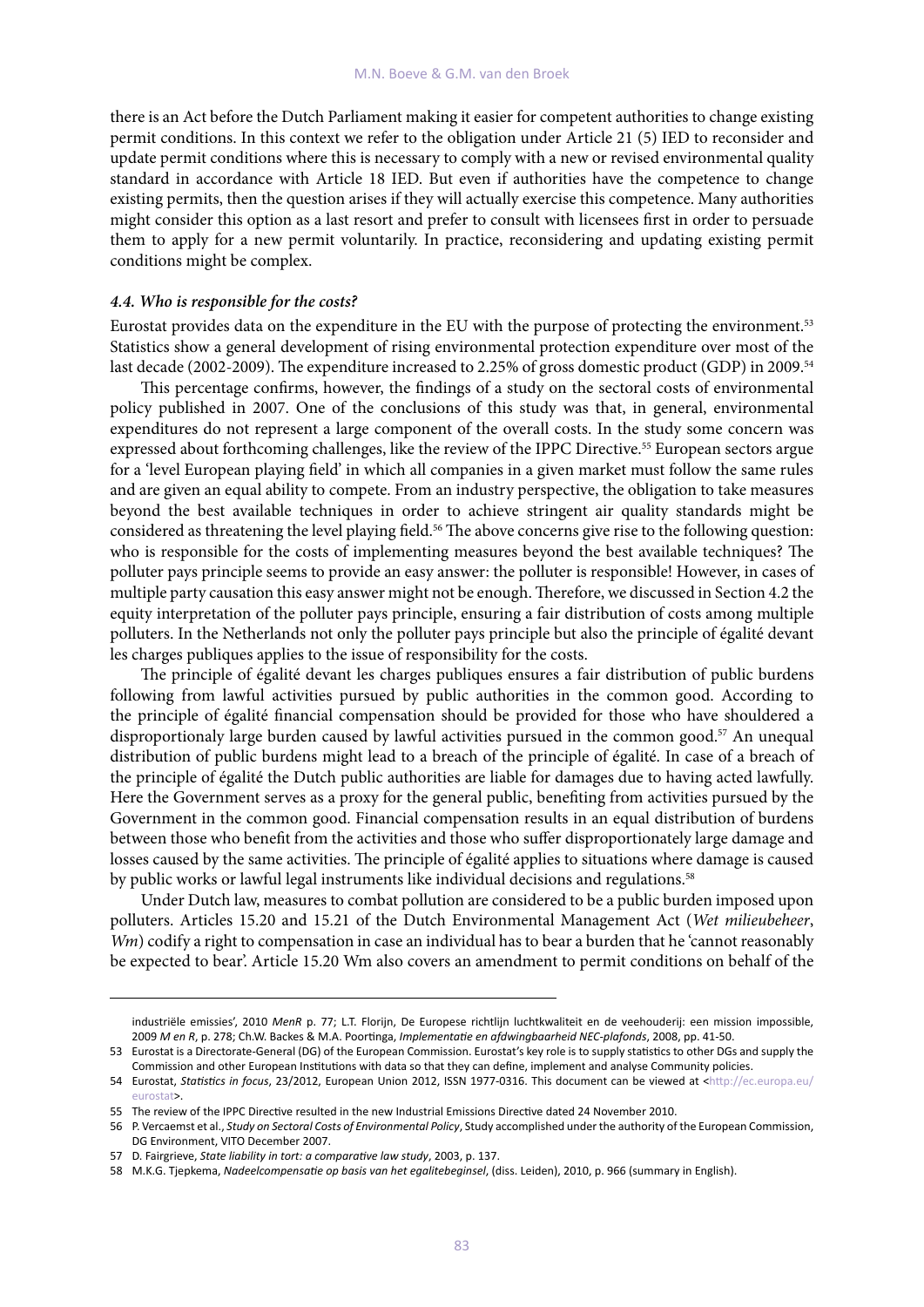public authorities. However, in general, compensation will not be accorded to the polluter. There are strict conditions that have to be fulfilled, referring to the abnormality and specialty of the burden.

First of all, it is required that a public burden goes beyond that which a citizen must accept in the ordinary course of events (an abnormal burden).

Secondly, the public burden must have fallen upon a specific and limited category of persons (a special burden). The public burden must be disproportionate compared to the burden imposed upon persons in similar circumstances (the *reference group*). A reference group is defined on the basis of certain characteristics which gave rise to the Government intervention. For example, with regard to environmental measures a reference group is defined on the basis of the nature and extent of the pollution. Indeed, the Government imposes environmental measures on the basis of the nature and extent of the pollution caused by installations. Thus, the reference group consists of a group of polluters causing pollution of a comparable nature and extent. The principle of égalité devant les charges publiques requires an equal burden to be imposed upon polluters within a reference group. In cases where an individual polluter within a reference group shoulders an unequal burden, compared to the burden imposed upon other polluters within that reference group, a reasonable and objective justification must be given. Within a reference group no distinction can be made without a reasonable and objective justification.

Thirdly, if the claimant acted with awareness of the risk of sustaining the loss, no compensation will be provided.59 Often a combination of the above criteria will be the reason that a judge accepts a breach of égalité.

To which results the application of the three criteria will lead can never be predicted. However, in general, polluters will not have a right to compensation for the costs of environmental measures.<sup>60</sup> The principle of égalité is applied against the background of the polluter pays principle.

Permit conditions based upon the application of the best available techniques are most likely to be considered as a normal burden imposed upon all IPPC installations in a European sector. In this context, the reference group will consist of all companies in a specific sector on a European level. Because all companies in a specific sector must apply the best available techniques, the usual conditions in a permit will not constitute an abnormal and special burden for companies in that specific sector. Similarly, stricter conditions in a permit than those achievable by the use of the best available techniques will not constitute an abnormal and special burden if those conditions are included in all permits within a specific European business sector.

However, if a restricted group of companies in a sector is confronted with permit conditions beyond the best available techniques, while other companies in the same sector have to comply with less stringent conditions, the imposed burden might be qualified as abnormal and special, unless a reasonable and objective justification is given. For instance, imposing stricter measures could be justified by the nature of the polluting activities, or the particular vulnerability of the environment (natural reserves or special protection areas). In areas where persistent exeedances of environmental quality standards occur, including more stringent conditions in a permit might be justified with reference to Article 18 IED.

However, if only a few companies have to comply with stricter conditions than other companies within in a specific European business sector and no reasonable and objective justification is given, liability in damages based on a breach of égalité might become an issue.

## **5. Concluding remarks**

Programmatic and integrated approaches can be a flexible tool to attain environmental quality standards. These quality standards can differ as to their legal background and their (legal) interpretation is not always clear. The discussed programmatic and integrated approaches on the European and national level show that these approaches can be used to create more flexibility in the choice of measures to attain limit values. Such approaches leave room to weigh environmental, spatial and economic interests, while

<sup>59</sup> D. Fairgrieve, *State liability in tort: a comparative law study*, 2003, p. 149.

<sup>60</sup> HR (Supreme Court) 16 November 2001, *AB* 2002, 25.